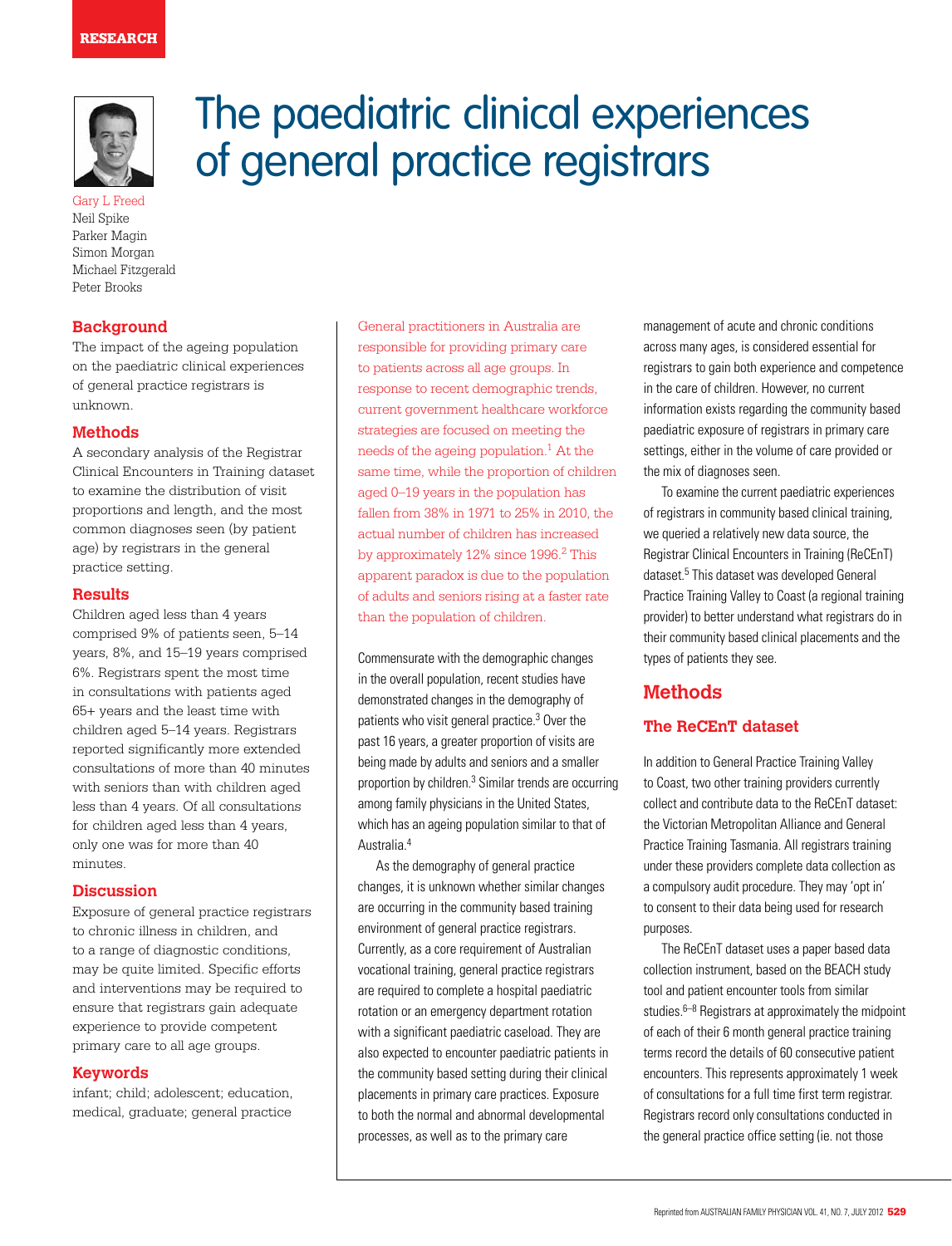conducted in a nursing home or on a home visit).

Data is entered into a Microsoft Access database. Data on reason for encounter, problems managed, investigations and referrals made are classified using the International Classification of Primary Care, second edition (ICPC2-plus) disease classification system.9

The ReCEnT study received ethics approval from the University of Newcastle Human Research Ethics Committee, approval number H-2009-0323.

# **Data extraction and analysis**

We interrogated the ReCEnT dataset for data relating to the age of the patient seen, encounter duration and diagnostic parameters. These were collated into simple descriptive statistics and used to make univariate comparisons of registrar and practice groups on these outcomes using student t-tests (or nonparametric equivalent) or chi-square analyses, as appropriate. All analyses were conducted using SAS/STAT version 9.2 software (RTP, NC). There was occasional failure to document individual items on the data collection sheet by registrars. All items for which there were values recorded were used in analyses.

Average encounter duration was calculated for patients of each age group. Patient encounters were grouped into time durations for the four most common Medicare billing items: item 3 (<5 minutes), item 23 (6–20 minutes), item 36 (21–40 minutes) and item 44 (>40 minutes). Because the items of greatest interest were the longer consultations, items 3 and 23 were combined. Counts of the number of each type of consultation and the proportion each represented of the total visits for that age group were calculated.

Diagnostic codes for all patient encounters were organised by age groupings. Frequency distributions of diagnoses were calculated for each age group. Calculation of the number of

| <b>Table 1. Distribution of patient ages</b> |           |            |  |  |  |
|----------------------------------------------|-----------|------------|--|--|--|
| Patient age<br>(years)                       | Frequency | Percentage |  |  |  |
| $\leq$ = 4                                   | 1497      | 8.87       |  |  |  |
| $5 - 14$                                     | 1346      | 7.97       |  |  |  |
| $15 - 19$                                    | 982       | 5.82       |  |  |  |
| $20 - 64$                                    | 9670      | 57.82      |  |  |  |
| 65+                                          | 3063      | 18.14      |  |  |  |

additional diagnoses coded (in addition to the primary diagnosis) for each visit was performed.

In one of the fields in the data collection instrument, registrars were asked to identify which patients triggered the registrar to seek help and/or guidance from their preceptor. We looked for differences among the age groups of patients in the proportion of visits for which registrars requested help from their supervising general practitioner.

# **Results**

## **Distribution of visits by age**

From April 2010 to September 2011, there were a total of 16 881 encounters tracked by 205 registrars in 143 clinical sites. Children aged 0–19 years made up approximately 23% of the visits to registrars participating in the ReCEnT data collection program. Specifically, children aged <4 years comprised 9% of patients, those aged 5–14 years comprised 8%, and those aged 15–19 years comprised 6% (Table 1). Although the current overall proportion of children in the population (25%) is almost identical to the proportion seen by registrars in practice (23%), the age subgroups differ considerably, with a much smaller proportion of visits by 5–14 year olds relative to their actual proportion in the population.<sup>3</sup>

## **Duration of consultation by age**

The mean time spent in individual patient consultations varied by age groupings. On average, registrars spent the most time in consultations with patients aged 65+ years (17.1 minutes) and the least time with children aged 5–14 years (14.3 minutes) (Table 2).

When examining consultation length in terms of Medicare billing items, longer visits were grouped into those of 20–39 minutes duration (item 36) and those >40 minutes (item 44). For visits of 20–39 minutes duration, there were a much larger proportion of visits for patients aged 65+ years (18%) compared to those aged <4 years (9%), 5–14 years (6%), and 15–19 years of age (14%)  $(p<0.0001)$ .

Similarly to the findings above, registrars were much more likely to spend extended consultations of >40 minutes with adults and seniors compared with children aged <4 years: 1.6% for seniors vs 0.1% for children aged <4 years ( $p$ <0.0001). Of the 1497 visits to those aged <4 years, only one was for >40 minutes. This suggests that all but one of the registrars in the ReCEnT data collection never provided an extended consultation with a child in this age group during the period of data collection.

Seniors were much more likely (1.6% of visits for seniors) to have an extended consultation of >40 minutes than patients aged 5–14 years (0.2% of visits for this age group) ( $p$ <0.0001). Of the 1095 consultations by children in this age group, only two were for >40 minutes. These findings suggest that many registrars in the ReCEnT data collection period never provided an extended consultation with a child in this age group during the period of data collection (Table 3).

There were no differences among the age groups of patients in the proportion of consultations for which registrars requested help from their supervising GP. It is important to note in Table 1-3 that the number of consultations with patients in each age group differs between the tables. This is because registrars did not all complete all the fields in the survey.

| patient age            |       |      |                              |  |  |  |
|------------------------|-------|------|------------------------------|--|--|--|
| Patient age<br>(years) | $N^*$ | Mean | <b>Standard</b><br>deviation |  |  |  |
| $\leq$ = 4             | 1497  | 14.7 | 6.6                          |  |  |  |
| $5 - 14$               | 1318  | 14.3 | 7.1                          |  |  |  |
| $15 - 19$              | 952   | 15.9 | 8.7                          |  |  |  |
| $20 - 64$              | 9368  | 17.3 | 9.2                          |  |  |  |
| $65+$                  | 2949  | 17.1 | 9.7                          |  |  |  |
|                        |       |      |                              |  |  |  |

Table 2. Duration of consultation in minutes by

\* Variation from N in Table 1 due to rare item nonresponse for this variable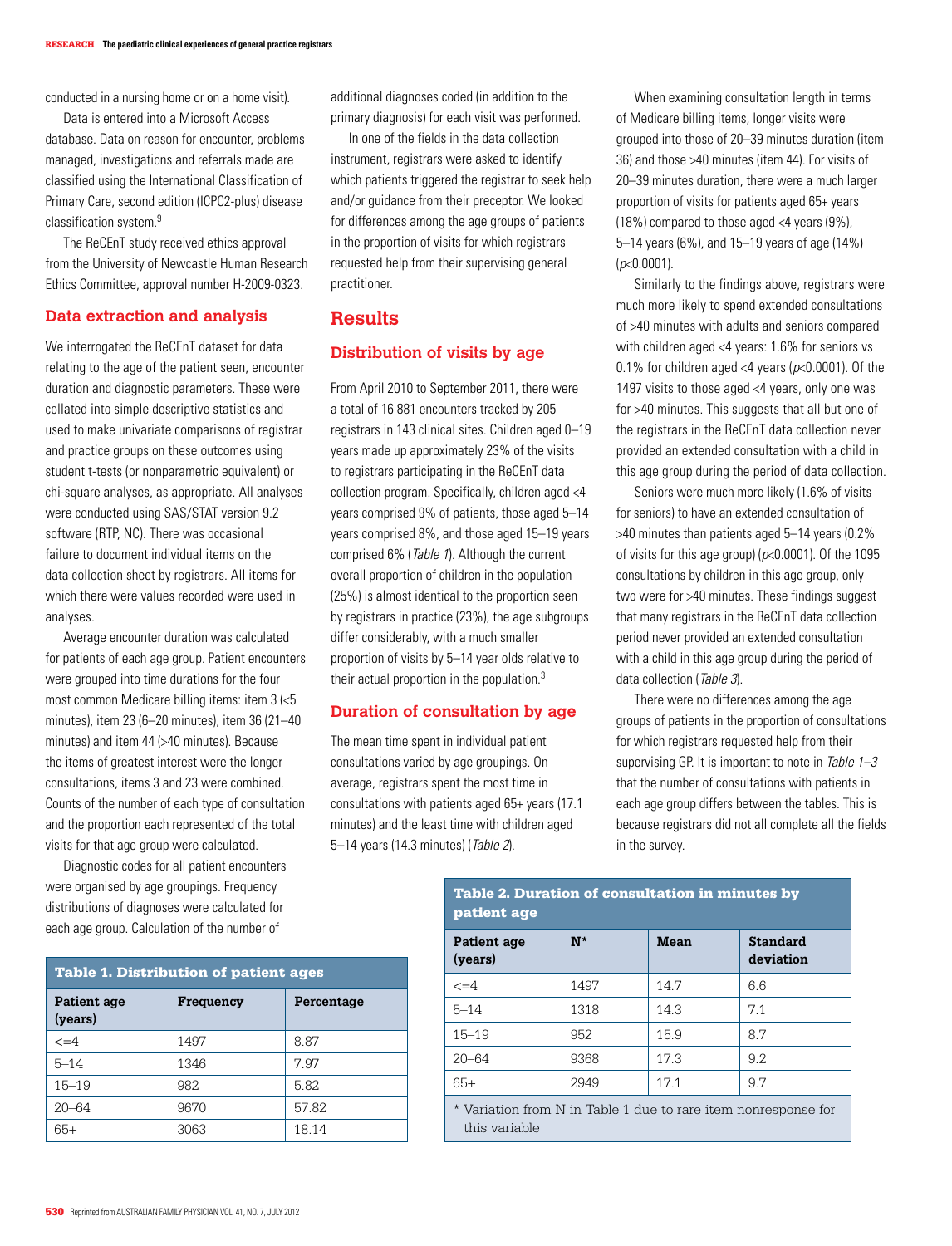## **Most common diagnoses seen**

Table 4 identifies the most common diagnoses coded by registrars for each age group and the proportion of visits for those conditions. For the <5 and the 5–14 years age groupings, there is a greater proportion of visits attributed to the 10 most common diagnoses seen. This finding suggests that there is less variety of diagnoses seen and a more limited exposure to a range of diagnoses for those patients in the paediatric age groups. Table 4 also demonstrates that the number of diagnoses seen per visit is more limited for paediatric patients than for adults and seniors. The column 'average additional diagnoses' shows a smaller proportion of visits for all of the paediatric age groups having multiple diagnoses coded (ie. more than one problem identified at a visit) than those for adults and seniors.

# **Discussion**

The most important finding from our study was that the proportion of longer consultations (>20 minutes) for children was significantly less than that for adults and seniors. This finding, in combination with the shorter average duration of visits for children, and the higher proportion of visits comprising the top 10 diagnoses, raises the possibility that exposure of registrars to chronic illness in children, and to a range of diagnostic conditions, may be quite limited. These results suggest that further investigation is necessary to determine the actual clinical exposure for registrars to the broad range of problems seen in the paediatric age group.

A recent study has demonstrated that as the demography of the population in Australia has aged, so has the average age of the patient encountered in general practice.<sup>3</sup> General practitioners are seeing a much smaller

proportion of children in their practices than they did several years ago.<sup>3</sup> If these findings are also occurring among registrars, a smaller proportion of paediatric patients would mean less clinical exposure to paediatric conditions during their training. Such an occurrence may have a significant impact on the comfort level of future GPs to both provide primary care to children with chronic illness and to be able to assess and manage developmental and behavioural issues in children. These trends may result in general practice registrars today having a significantly different – and more limited – exposure to children than their counterparts of a generation ago.

Currently, some teachers in registrar education and also authors of this article (NS, PM, SM), believe there to be significant variability in registrar community based training, exposure to populations and treatment of disease entities. Anecdotally, although some GP supervisors strive to manage patient appointments of the registrars in their practice to ensure wide exposure, most registrars are believed to treat 'whatever walks in the door'. The data from the ReCEnT project seeks to provide objective information regarding clinical exposure in training to replace anecdote as a guiding force in general practice education and training. Some other specialties (eg. surgery, obstetrics) have requirements for registrars to keep logbooks of patients seen and procedures performed to assess their range of clinical experience and exposure. In contrast, Australian general practice registrars have no such requirement. As such, the ReCEnT project offers a method to monitor clinical educational experiences. Unfortunately, as ReCEnT is a relatively new data collection program, there are no serial cross sectional or cohort data on which to infer any trends in registrar exposure

| Table 3. Duration of extended consultation in minutes by patient age |                                            |                                         |                                        |          |  |  |
|----------------------------------------------------------------------|--------------------------------------------|-----------------------------------------|----------------------------------------|----------|--|--|
| <b>Patient</b><br>age<br>(years)                                     | <20 minutes (items<br>3 or 23) $(n=11105)$ | 20–40 minutes<br>item 36)<br>$(n=2057)$ | $40+$ minutes<br>item 44)<br>$(n=126)$ | p value  |  |  |
| $\leq$ = 4                                                           | 1155 (91%)                                 | $(9\%)$<br>114                          | $(0.1\%)$                              | < 0.0001 |  |  |
| $5 - 14$                                                             | 1027 (94%)                                 | (6%)<br>66                              | $(0.2\%)$<br>2.                        |          |  |  |
| $15 - 19$                                                            | $(86\%)$<br>690                            | (14%)<br>110                            | $(0.9\%)$                              |          |  |  |
| $20 - 64$                                                            | 6276 (82%)                                 | 1339 (17%)                              | 77 (1.0%)                              |          |  |  |
| $65+$                                                                | 1957 (81%)                                 | (18%)<br>428                            | 39 (1.6%)                              |          |  |  |

to different age groups of patients. However, the current trends in the ages of patients seen in general practice consultations overall,<sup>3</sup> strongly suggests this is an area worthy of more intensive investigation.

Longer consultations with paediatric patients are most likely to be used for the primary care management of chronic disease, behavioural and developmental assessments and counselling, and for preventive care for keeping children healthy. The absolute and relative paucity of longer consultations for children seen in this study suggests that registrars may not be gaining experience in these types of clinical experiences as part of their training. Importantly, the duration of consultations is only a surrogate marker for complexity in the consultation. There may be other reasons why consultations with older patients may take longer (eg. mobility issues and multiple problems). However, only one chronic disease (asthma) was present in the top 10 diagnoses encountered among paediatric patients, and no behavioural issues were among the list of diagnoses. By contrast, a study of patients seen by general paediatricians has shown that approximately one-third present for management of behavioural issues, presumably following referral from a GP.<sup>10</sup> There are currently no data describing GP referral rates of children to general paediatricians or paediatric subspecialists, or the diagnoses for which they are referred.

The finding that the shortest average consultation time for registrars was with children aged 5–14 years is of concern when considering the plethora of behavioural and developmental issues that arise during these ages. We do not posit that all age groups should have the same proportion of longer consultations. However, the magnitude of the variation between the age groups of patients may have a significant impact on the training experiences of registrars. Simply put, some types of visits for children take more time than others. If registrars do not gain adequate experience in providing primary care for children with chronic illness, conducting behavioural assessments or providing preventive counselling during their training, they will enter independent practice unprepared to provide comprehensive primary care to the paediatric population.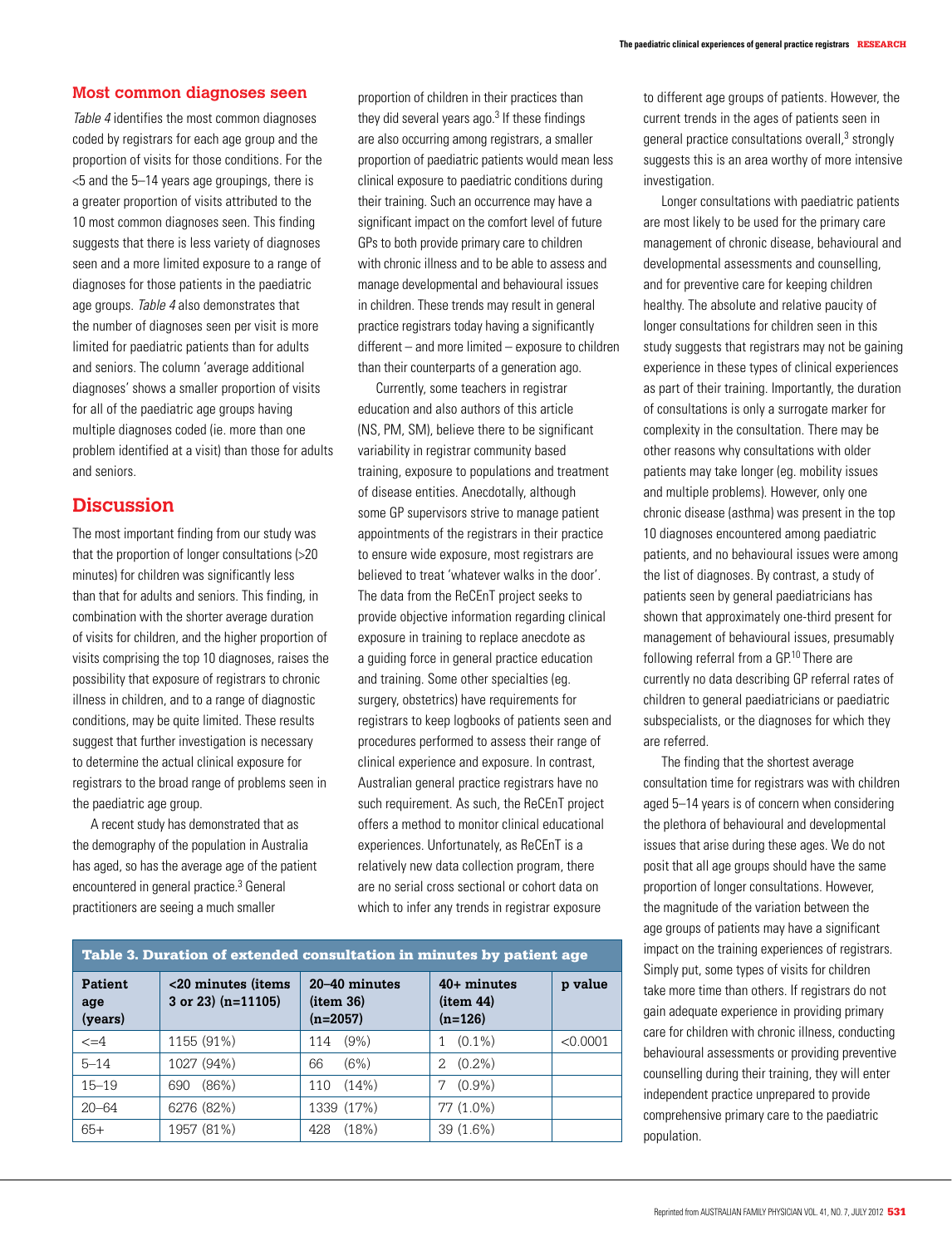| Table 4. Most common diagnoses by age groupings |                                                              |       |      |                              |
|-------------------------------------------------|--------------------------------------------------------------|-------|------|------------------------------|
| Age group (years)                               | Description                                                  | Count | %    | Average additional diagnoses |
| -4                                              | Upper respiratory infection, acute                           | 260   | 17.9 | 0.3                          |
|                                                 | Acute otitis media/myringitis                                | 121   | 8.1  | 0.2                          |
|                                                 | Preventive immunisations/medications                         | 104   | 6.7  | 0.4                          |
|                                                 | Viral disease, other/not otherwise specified                 | 64    | 4.3  | 0.5                          |
|                                                 | Local injection/infiltration                                 | 49    | 3.3  | 0.4                          |
|                                                 | Acute bronchitis/bronchiolitis                               | 54    | 3.6  | 0.1                          |
|                                                 | Medical examination/health evaluation complete               | 30    | 2.0  | 0.7                          |
|                                                 | Tonsillitis, acute                                           | 45    | 3.0  | 0.3                          |
|                                                 | Asthma                                                       | 47    | 3.1  | 0.4                          |
| $5 - 14$                                        | Upper respiratory infection, acute                           | 203   | 15.1 | 0.4                          |
|                                                 | Asthma                                                       | 95    | 7.1  | 0.5                          |
|                                                 | Tonsillitis, acute                                           | 81    | 6.0  | 0.2                          |
|                                                 | Acute otitis media/myringitis                                | 55    | 4.1  | 0.1                          |
|                                                 | Dermatitis, contact/allergic                                 | 39    | 2.9  | 0.6                          |
|                                                 | Warts                                                        | 37    | 2.7  | 0.4                          |
|                                                 | Otitis externa                                               | 32    | 2.4  | 0.3                          |
|                                                 | Impetigo                                                     | 31    | 2.3  | 0.3                          |
|                                                 | Acute bronchitis/bronchiolitis                               | 29    | 2.2  | 0.4                          |
|                                                 | Cystitis/urinary infection, other                            | 29    | 2.2  | 0.4                          |
| $15 - 19$                                       | Upper respiratory infection, acute                           | 98    | 10.0 | 0.5                          |
|                                                 | Depressive disorder                                          | 53    | 5.4  | 0.9                          |
|                                                 | Contraception, oral                                          | 50    | 5.1  | 0.8                          |
|                                                 | Contraception female, other                                  | 40    | 4.1  | 1.0                          |
|                                                 | Tonsillitis, acute                                           | 39    | 4.0  | 0.3                          |
|                                                 | Acne                                                         | 39    | 4.0  | 0.8                          |
|                                                 | Cystitis/urinary infection, other                            | 32    | 3.3  | 0.5                          |
|                                                 | Preventive immunisations/medications                         | 28    | 2.9  | 0.6                          |
|                                                 | Asthma                                                       | 23    | 2.3  | 0.9                          |
|                                                 | Microbiological/immunological test                           | 22    | 2.2  | 1.7                          |
| $20 - 64$                                       | Depressive disorder                                          | 634   | 6.6  | 1.0                          |
|                                                 | Upper respiratory infection, acute                           | 577   | 6.0  | 0.6                          |
|                                                 | Hypertension, uncomplicated                                  | 575   | 6.0  | 1.4                          |
|                                                 | Medical examination/health evaluation partial genital female | 404   | 4.2  | 1.3                          |
|                                                 | Medication/prescription/renewal/injection                    | 312   | 3.2  | 1.1                          |
|                                                 | Lipid disorder                                               | 309   | 3.2  | 1.6                          |
|                                                 | Tobacco abuse                                                | 233   | 2.4  | 1.3                          |
|                                                 | Preventive immunisations/medications                         | 218   | 2.3  | $1.0\,$                      |
|                                                 | Oesophagus disease                                           | 194   | 2.0  | 1.4                          |
|                                                 | Cystitis/urinary infection, other                            | 190   | 2.0  | 0.7                          |
| 65+                                             | Hypertension, uncomplicated                                  | 472   | 15.4 | 1.4                          |
|                                                 | Medication/prescription/renewal/injection                    | 209   | 6.8  | 1.3                          |
|                                                 | Preventive immunisations/medications respiratory             | 185   | 6.0  | 1.3                          |
|                                                 | Lipid disorder                                               | 154   | 5.0  | 1.6                          |
|                                                 | Cystitis/urinary infection, other                            | 112   | 3.7  | 0.8                          |
|                                                 | Osteoarthritis, other                                        | 101   | 3.3  | 1.2                          |
|                                                 | Diabetes, noninsulin dependent                               | 94    | 3.1  | 1.4                          |
|                                                 | Other preventive procedures cardiovascular                   | 87    | 2.8  | 0.6                          |
|                                                 | Atrial fibrillation/flutter                                  | 80    | 2.6  | 1.0                          |
|                                                 | Upper respiratory infection, acute                           | 79    | 2.6  | 0.7                          |